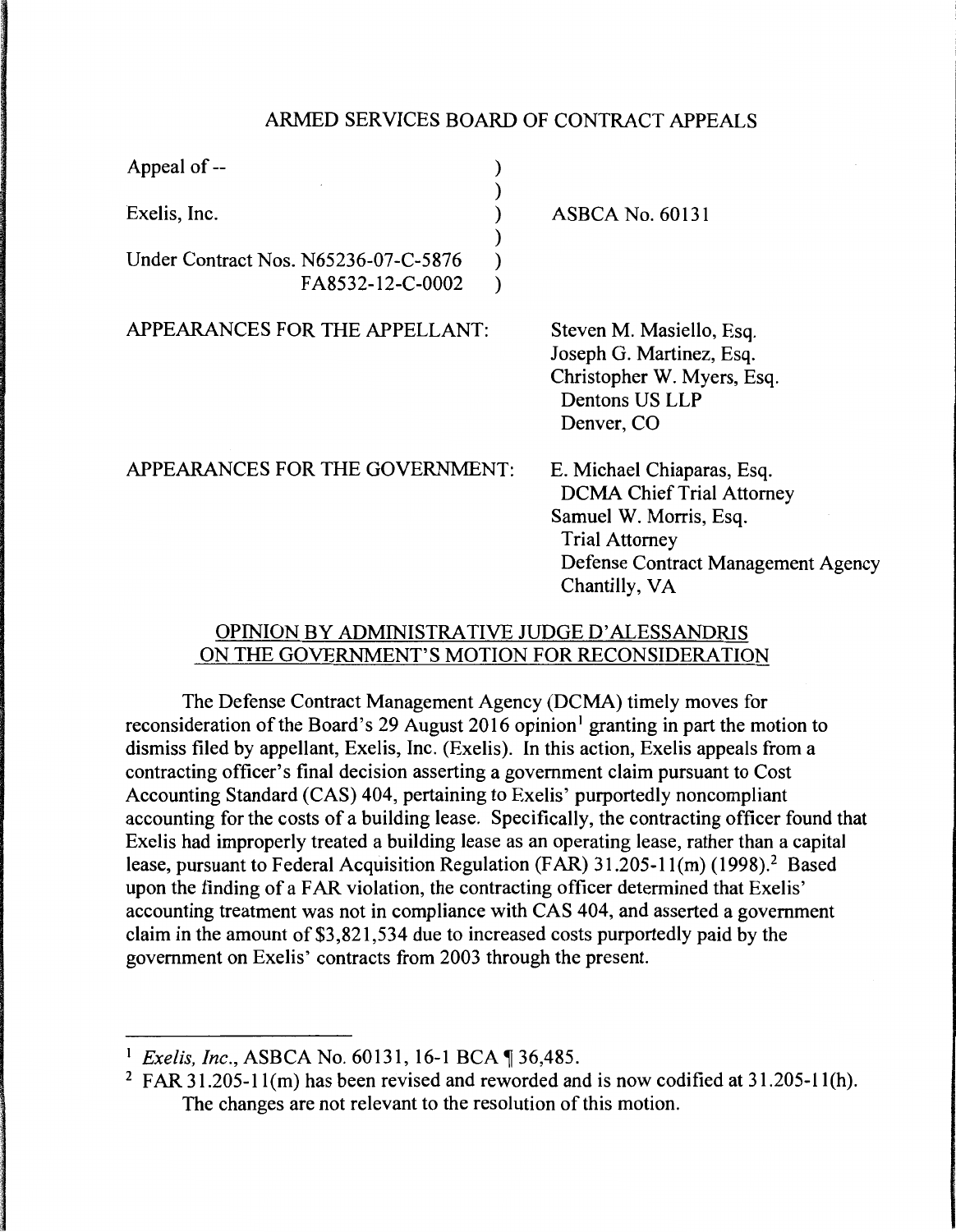Our opinion granted Exelis' motion in part, holding that the government cannot state a claim for a CAS 404 violation, even assuming that the government is correct that Exelis improperly accounted for the building lease as an operating lease rather than a capital lease. DCMA seeks reconsideration of that holding, alleging legal error. We deny  $DCMA$ 's motion.<sup>3</sup>

A motion for reconsideration is not the place to present arguments previously made and rejected. "[W]here litigants have once battled for the court's decision, they should neither be required, nor without good reason permitted, to battle for it again. Motions for reconsideration do not afford litigants the opportunity to take a 'second bite at the apple' or to advance arguments that properly should have been presented in an earlier proceeding." *Dixon* v. *Shinseki,* 741 F.3d 1367, 1378 (Fed. Cir. 2014) (citations omitted); *see also Avant Assessment, LLC,* ASBCA No. 58867, 15-1 BCA <sup>~</sup>36,137 at 176,384.

Moreover, we note that DCMA's argument regarding the interpretation of CAS 404 comprised just five and-a-half pages of its twelve-page brief in opposition to Exelis' motion to dismiss (gov't opp'n at 3-8). Now, DCMA has submitted a 34-page brief devoted solely to this issue. "Put simply, the rulings of a [board] are not 'mere first drafts, subject to revision and reconsideration at a litigant's pleasure."' *Fru-Con Constr. Corp.* v. *United States,* 44 Fed. Cl. 298, 301 (1999) (quoting *Quaker Alloy Casting Co.* v. *Gulfco Indus., Inc.,* 123 F.R.D. 282, 288 (N.D.Ill.1988)). The proper time for DCMA to have made these arguments was in response to Exelis' motion to dismiss, and not in a motion for reconsideration.

Regardless, we have considered DCMA's arguments and they do not change our holding. DCMA asserts three errors in our opinion: 1) that we misinterpreted the text of CAS 404; 2) that we incorrectly held that Generally Accepted Accounting Principles (GAAP) play no role in the interpretation of CAS 404; and 3) that we improperly applied the standard of review by assuming that Exelis' lease of an office building was not a capital lease. None of DCMA's arguments are persuasive.

#### I. The Board's Opinion Properly Interpreted the Text of CAS 404

DCMA first asserts that the Board's holding "ignores the plain language of the prefatory comments contained within CAS 404-20 and the language of Preamble A to CAS 404, both which recognize that there are financial policies and standards with respect to the capitalization of tangible assets that contractors must follow to satisfy the criteria of CAS 404" (gov't mot. at 7). In support of this argument, DCMA repeats its argument that the lease document itself may represent an intangible asset, but that

<sup>&</sup>lt;sup>3</sup> DCMA additionally requests that its motion for reconsideration be referred to the Board's Senior Deciding Group. That request has been denied.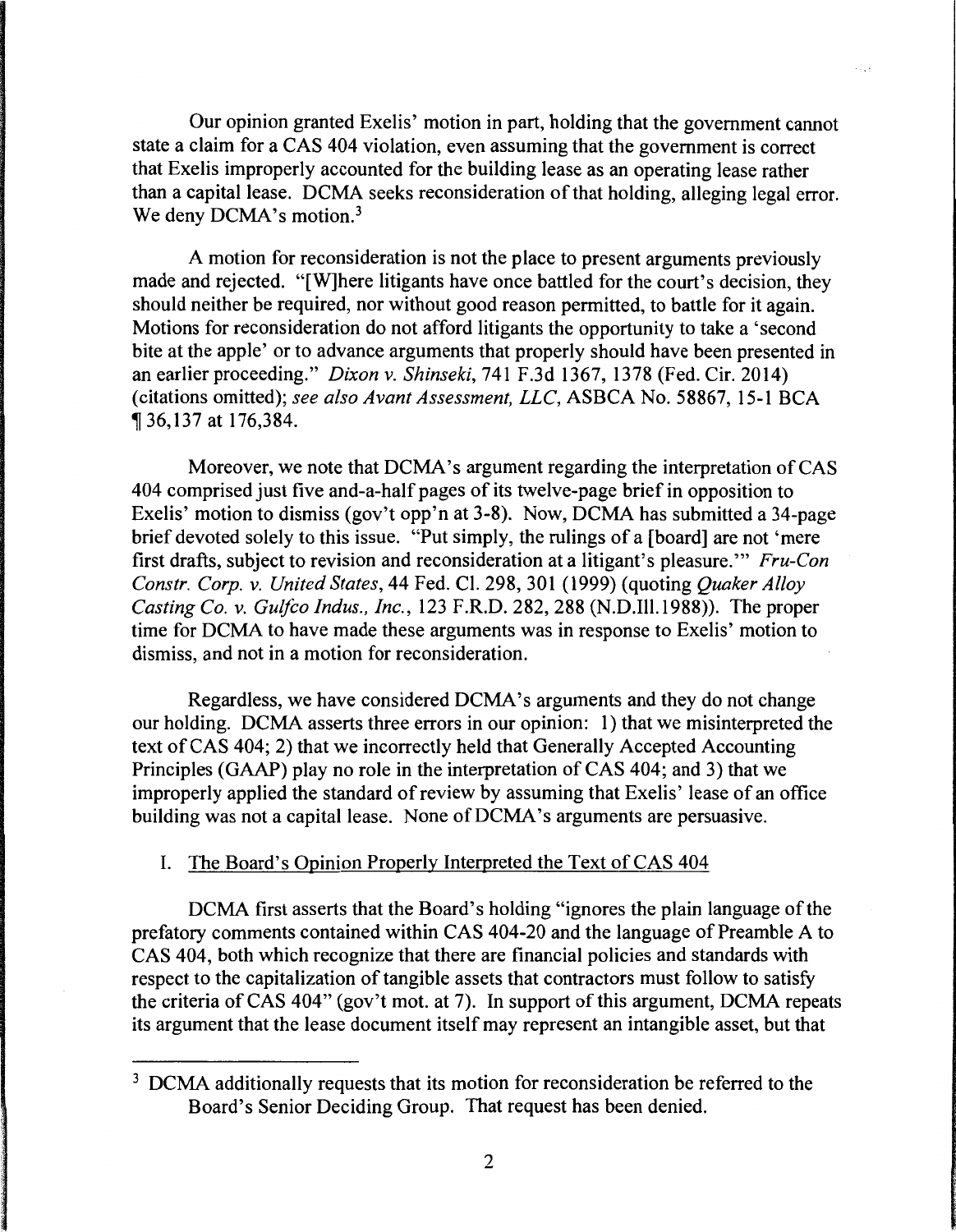the leased asset is a tangible asset and thus subject to CAS 404. We rejected this argument in our opinion and nothing in DCMA's motion causes us to modify our holding.

DCMA alleges error in our plain meaning interpretation of CAS 404, arguing that our interpretation is internally inconsistent, and that "[t]he Board cannot have it both ways in this regard - posit on the one hand that no lease is subject to CAS 404, while on the other hand acknowledge that the CAS Board intended for some leases to be subject to the Standard" (gov't mot. at 8). In our opinion we stated that the CAS Board intended "that CAS 404 would only apply in the event that the contractor elected to treat the lease as a capital lease." *Exe/is, Inc.,* ASBCA No. 60131, 16-1 BCA  $\parallel$  36,485 at 177,778. It would have been more precise to state that the CAS Board only intended CAS 404 to apply in the event that the contractor treated the lease as a purchase. When CAS 404 was enacted, GAAP did not distinguish between capital and operating leases, and thus the CAS Board would not have had an intent regarding "capital leases." *See* Accounting Principles Board (APB), Opinion No. 5 (Sept. 1964). However, this is a distinction without a difference. At the time of Exelis' lease, FAR 31.205-1 l(m) (1998), required that "such leased assets (capital leases) be treated as purchased assets." Thus, our opinion assumed that a contractor that elected to treat a lease as a capital lease would, in tum, treat the lease as a purchase and thus be subject to CAS 404.4

This Board's interpretation is entirely consistent with Preamble A to CAS 404 which states that "[t]he [CAS] Board agrees that assets actually purchased should (if otherwise appropriate for capitalization) be capitalized even when the purchase transaction is in the form of a lease agreement." Our opinion did not interpret the plain language of CAS 404 as applying to some intangible assets but not others.

We note that DCMA's argument admits that the "language of the CAS 404 standard itself is silent as to its application to leased assets" (gov't mot. at 10). DCMA argues that the prefatory comments to CAS 404, and the preamble to CAS 404 demonstrate an intent by the CAS Board to incorporate GAAP to bring the acquisition of leased assets within the coverage of CAS 404. However, despite its appeal to interpret the terms of the CAS with reference to GAAP, DCMA's motion for reconsideration completely fails to address the fact that GAAP also provides that

<sup>&</sup>lt;sup>4</sup> In opposition to the motion for reconsideration, Exelis appears to argue that a capital lease would only be subject to CAS 404 if the contractor were to consider the lease to be the purchase of an asset (app. br. at 8 n.3). The question of whether a contractor would be subject to CAS 404 if it recognized a lease to be a capital lease pursuant to GAAP but did not recognize the capital lease as a purchase is not before us.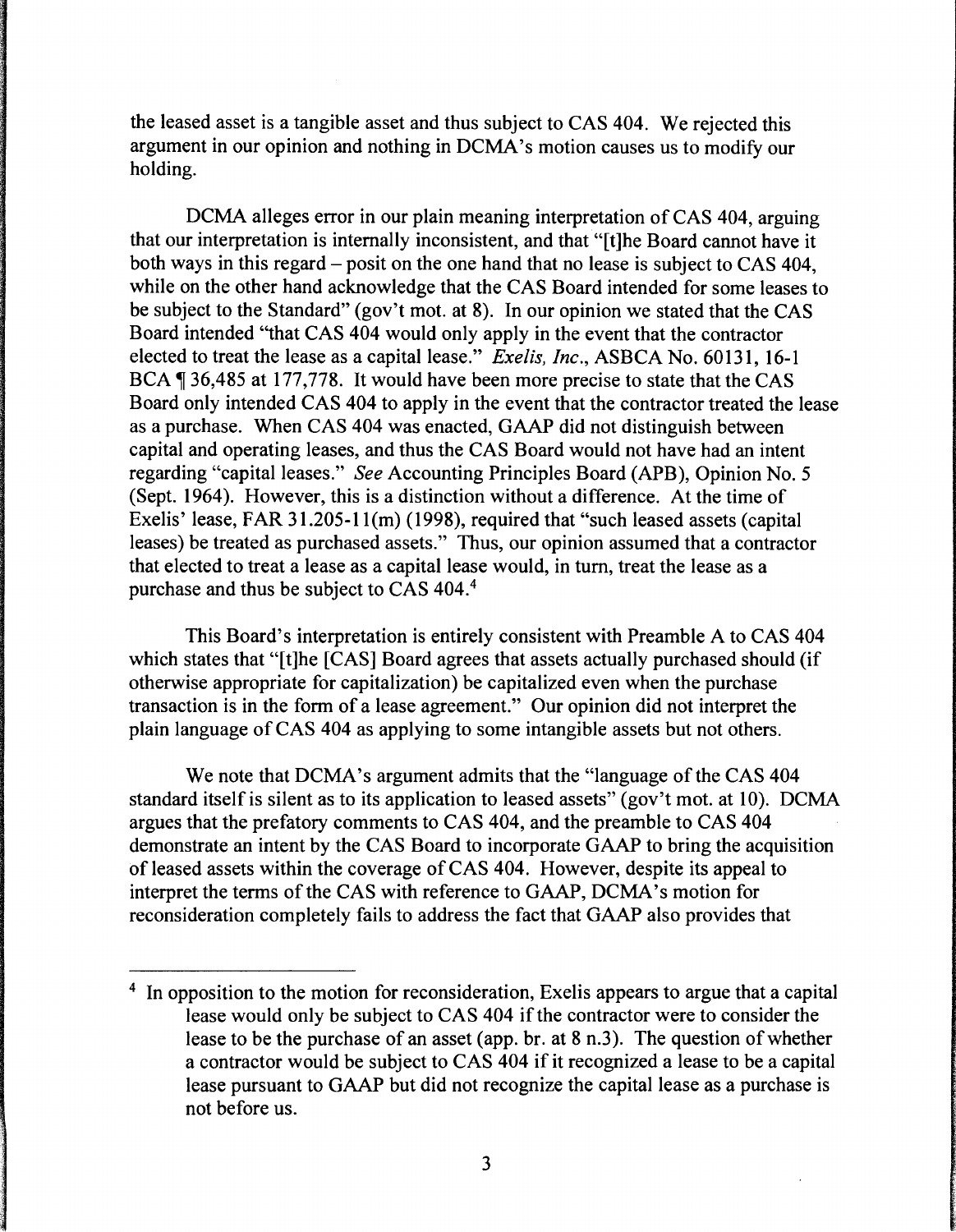leases are "contract based intangible assets." *See Exelis*, 16-1 BCA ¶ 36,485 at 177,777 (citing FAS 141).

DCMA's proposed interpretation also fails because the CAS Board initially proposed language that would have incorporated then current GAAP into the CAS regulation, but the CAS Board removed that language from the final rule. *See* 37 Fed. Reg. 20956, 20957 (Oct. 5, 1972) (draft including the following language that was not included in the final standard, "Leased real or personal property, where the lease provisions are such that the lessee acquires an equity in the property, over the period of the lease, shall be accounted for by the lessee as tangible capital assets.") This clause would have incorporated provisions consistent with APB Opinion No. 5 into the CAS. *See* APB Opinion No. 5,  $\hat{\mathbf{I}}$  15 ("Leases which are clearly in substance installment purchases of property ... should be recorded as purchases."). However, this provision was removed from CAS 404 as adopted. Thus, DCMA's argument that the CAS Board intended to incorporate GAAP is not well grounded. *See Teledyne, Inc. v. United States,*  50 Fed. Cl. 155, 174 (2001), *ajf'd sub. nom. Allegheny Teledyne Inc. v. United States,* 316 F.3d 1366 (Fed. Cir. 2003) ("Where, as here, [an] interpretation of CAS ... hinges on language that was eliminated from the final rule, the argument has no merit"); *see also Mass. Ass'n of Health Maint. Orgs. v. Ruthardt,* 194 F.3d 176, 185 (1st Cir. 1999) (holding that "Congress sometimes can speak as clearly by opting not to enact proffered language as by enacting it") (citing and quoting *INS v. Cardoza-Fonseca,* 480 U.S. 421, 442-43 (1987) ("Few principles of statutory construction are more compelling than the proposition that Congress does not intend *sub silentio* to enact statutory language that it has earlier discarded in favor of other language.")).

DCMA further asserts that "[a] leading authority in CAS reached the same conclusion" that it was necessary to resort to GAAP to determine whether a lease results in a rental or purchase requiring the application of CAS 404 (gov't mot. at 15 n.8) (citing DARRELL J. OYER, ACCOUNTING FOR GOVERNMENT CONTRACTS-COST ACCOUNTING STANDARDS § 13.03(2)(i) (Matthew Bender ed., 2016). However, DCMA ignores the fact that this same authority states in the very same section of that work that "[i]f a capital lease is improperly classified as an operating lease, *the*  government will review the periodic charges for allowability. The rule is that any capital lease costs in excess of the prescribed depreciation charges are unallowable." OYER, ACCOUNTING FOR GOVERNMENT CONTRACTS  $\delta$  13.03(2)(i) (emphasis added). Significantly, Oyer states that the government will review the misclassification of a lease for allowability, a determination pursuant to the FAR, and not that the misclassification of a lease would result in a CAS 404 violation.

Finally we note that DCMA's proposed interpretation of the preamble suffers from several deficiencies. In our opinion, we cited the statement in the CAS Board's regulatory preamble that the CAS Board is "willing that the contractor determine, for each acquisition, whether it is a purchase and hence subject to this capitalization policy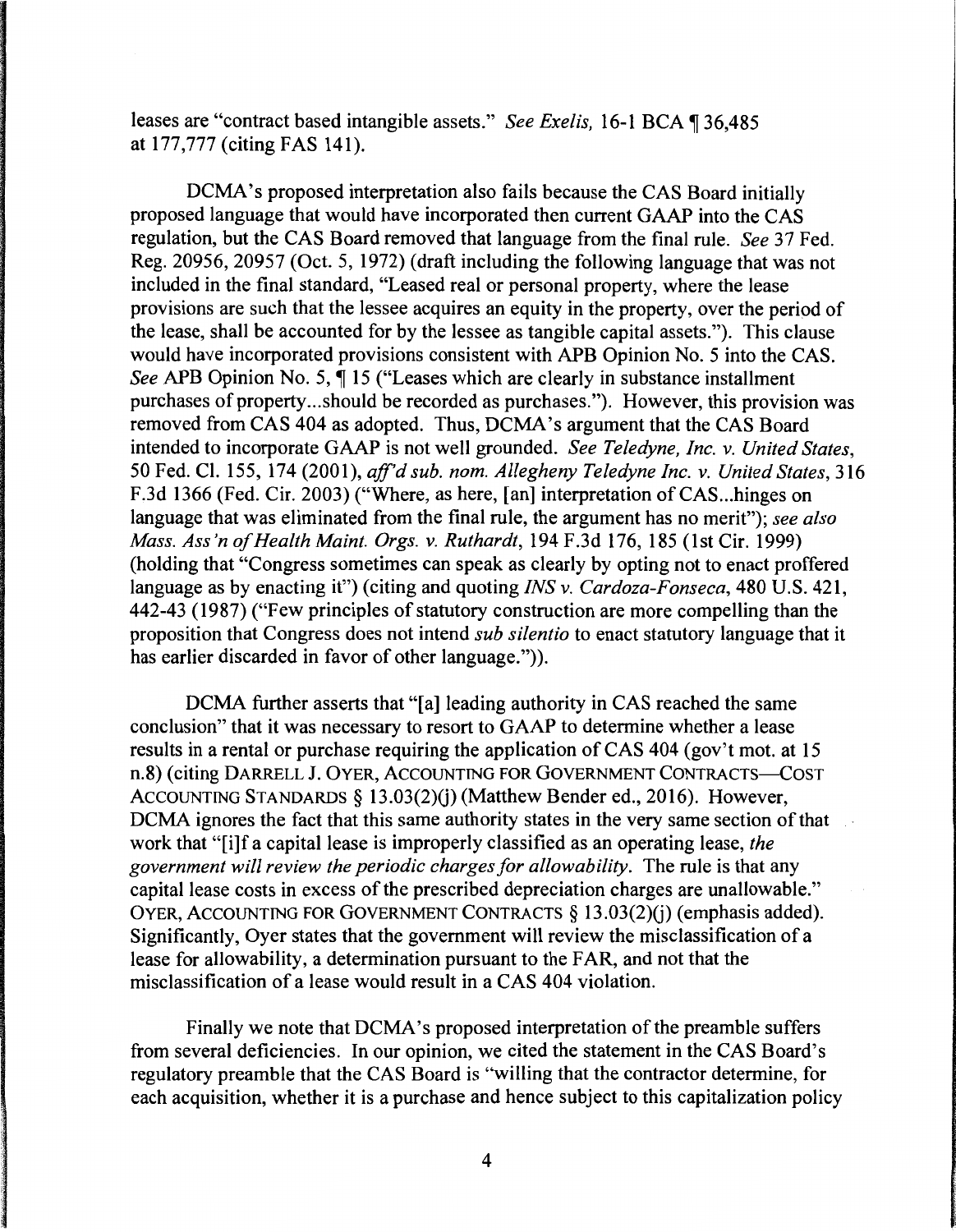(which must comply with the criteria established in this Standard) or a rental transaction and hence subject to established regulations on rental costs," as evidence in support of our interpretation of the plain language of CAS 404 as not applying to lease transactions. In its motion for reconsideration (gov't mot. at 18), DCMA "suggests" that the Board interpret the preamble as follows:

> Those lease acquisitions which are treated as purchases *[under GAAP]* will be subject to this standard.... The Board is, therefore, willing that the contractor determine, for each acquisition, whether it is a purchase *[under GAAP*] and hence subject to his capitalization policy (which must comply with the criteria established in this Standard) or a rental transaction *[under GAAP]* and hence subject to established regulations on rental costs.

38 Fed. Reg. 5319 (Feb. 27, 1973) (Bracketed text inserted by DCMA) First, the proper textual analysis of a regulation does not involve reading words into the text that are not there. *See, e.g., Momenta Pharmaceuticals, Inc. v. Amphastar Pharmaceuticals, Inc.,* 686 F.3d 1348, 1354 (Fed. Cir. 2012) (rejecting interpretation of statute that "would read words into the statute in violation of the express language chosen by Congress"). Second, as noted above, GAAP did not distinguish between capital and operating leases at the time that CAS 404 was drafted. Thus, to the extent that DCMA's proposed interpretation could be correct, it would need to incorporate the then relevant GAAP, and not the later adopted FAS 13. *See BAE Sys. Info. & Elec. Sys. Integration, Inc., ASBCA No.* 44832, 01-2 BCA 1 31,495 at 155,523. When CAS 404 was adopted in 1973, GAAP addressed accounting for leases primarily through APB Opinion No. 5, which indicated that leases that were "clearly in substance installment purchases of property" should be capitalized. APB Opinion No. 5 did not specifically require capitalization of what are today referred to as capital leases that do not transfer ownership. DCMA notes that the opinion includes "certain leases that are purchase-equivalents" as examples of leases that should be recorded as purchases (gov't reply at 8-9). Specifically, APB No. 5 refers to leases where the "term of the lease corresponds substantially to the estimated useful life of the property, and the lessee is obligated to pay costs such as taxes, insurance, and maintenance, which are usually considered incidental to ownership," as leases that should be accounted for as purchases. APB Opinion No. 5,  $\P$  11b.

To the extent DCMA is correct that this language demonstrates that APB Opinion No. 5 could be interpreted as controlling capital leases, it simply makes the deletion of language consistent with APB Opinion No. 5 from the final language of CAS 404 more significant. As noted above, the CAS Board initially considered language that would effectively incorporate APB Opinion No. 5 into CAS 404, but deleted that language from the final version of the standard. *See Teledyne,* 50 Fed. Cl.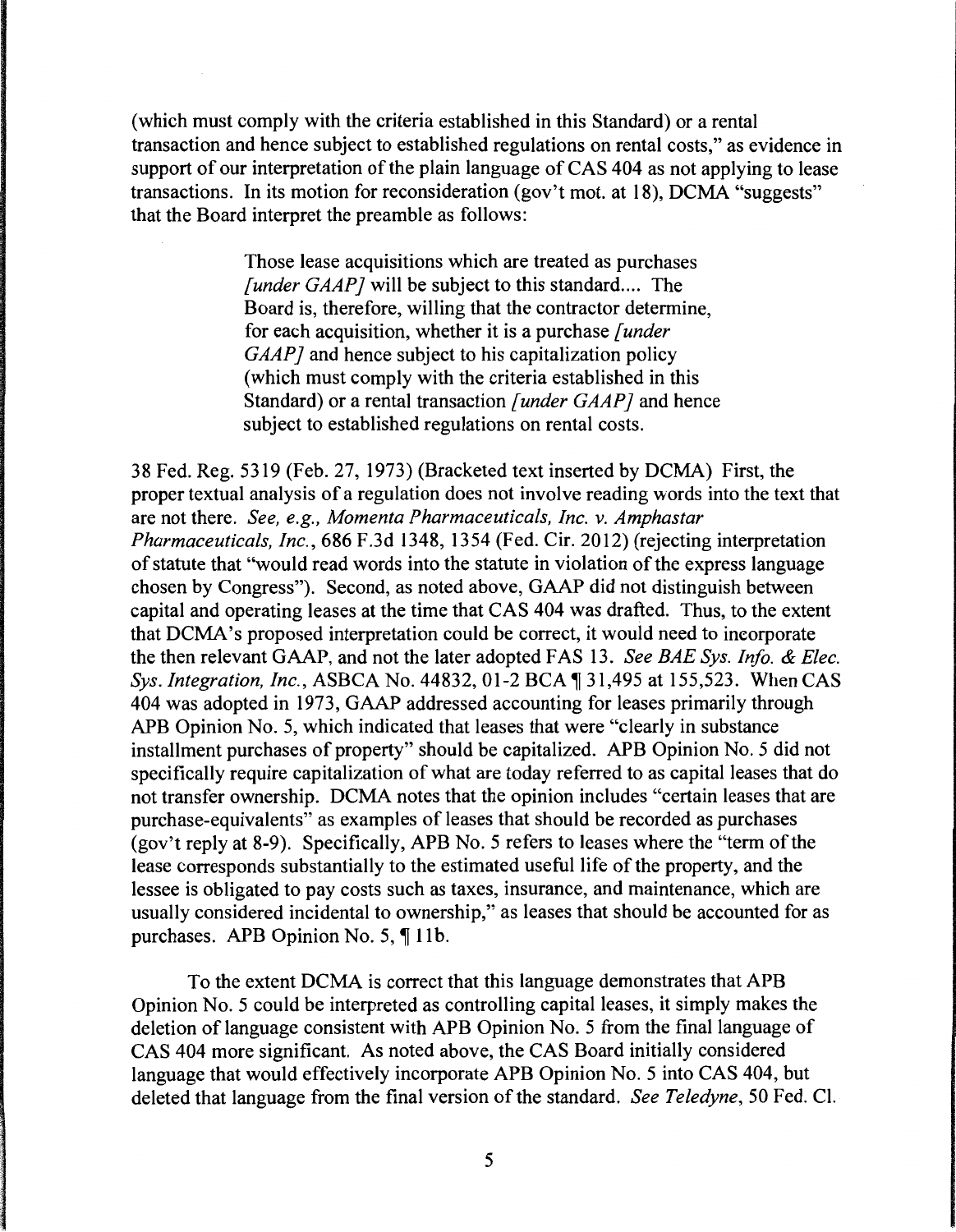at 174 ("Where, as here, [an] interpretation of CAS... hinges on language that was eliminated from the final rule, the argument has no merit.").

In addition, we note that the new CAS Board adopted CAS 404 without modification. See 57 Fed. Reg. 14,191 (Apr. 17, 1992). As the new CAS Board had the opportunity to incorporate the new GAAP treatment of capital leases, and did not, there is no basis to assume that it was the CAS Board's intent to incorporate future revisions to GAAP. Thus, we see no basis to modify our interpretation of plain language of CAS 404.

# II. The Board's Opinion Properly Determined that it Was Not Necessary to Resort to GAAP to Interpret CAS 404

DCMA asserts that the Board committed legal error in holding that GAAP, particularly FAS 13 and ASC 840, did not play a role in interpreting CAS 404 (gov't mot. at 21). DCMA's argument is essentially the same as its argument regarding the proper interpretation of the plain meaning of CAS 404. As described in detail in our opinion, and again above, we reject DCMA's proposed interpretation of CAS 404 as requiring compliance with GAAP. DCMA first argues that our opinion contained "clear legal error" in stating that "to the extent there is a gap [in the language of CAS 404], the government incorrectly attempts to use a GAAP provision to control the CAS when the hierarchy for interpretation of CAS standards provides that the CAS controls" *(Exelis, 16-1 BCA* ¶ 36,485 at 177,778), because GAAP properly can be used to fill gaps in the CAS. However, DCMA reads that sentence out-of-context. Directly below the quoted language, the opinion states that the CAS "provides that the contractor can select whether to treat the lease as a capital lease or an operating lease.... The government seeks to use GAAP, the lowest level of the hierarchy, to interpret the top level of the hierarchy because of a purported 'gap."' *Id.* at 177, 779. The point being that even if there were a gap in the CAS, DCMA is not proposing to use GAAP simply to fill a gap in the standard, but to force a different way of measuring costs on the contractor, changing the meaning of the standard, and creating a conflict between CAS and GAAP.

DCMA additionally argues that the term "assets acquired by lease" is a technical term of art not defined by the CAS and thus requiring reference to GAAP (gov't mot. at 22). As noted above, this logic also undercuts DCMA's argument because reference to GAAP also provides that leases are intangible assets (FAS 141) and, thus, not subject to CAS 404. In addition, DCMA cites former DAR and FAR provisions and an unadopted amendment to the CAS as evidence of the CAS Board's intent. (Gov't mot. at 22-27) As explained in our opinion, the plain language of the CAS controls and if it were necessary to resort to interpretative aids, the contemporaneous preamble to CAS 404 is the most persuasive authority. We see no reason to amend the Board's opinion.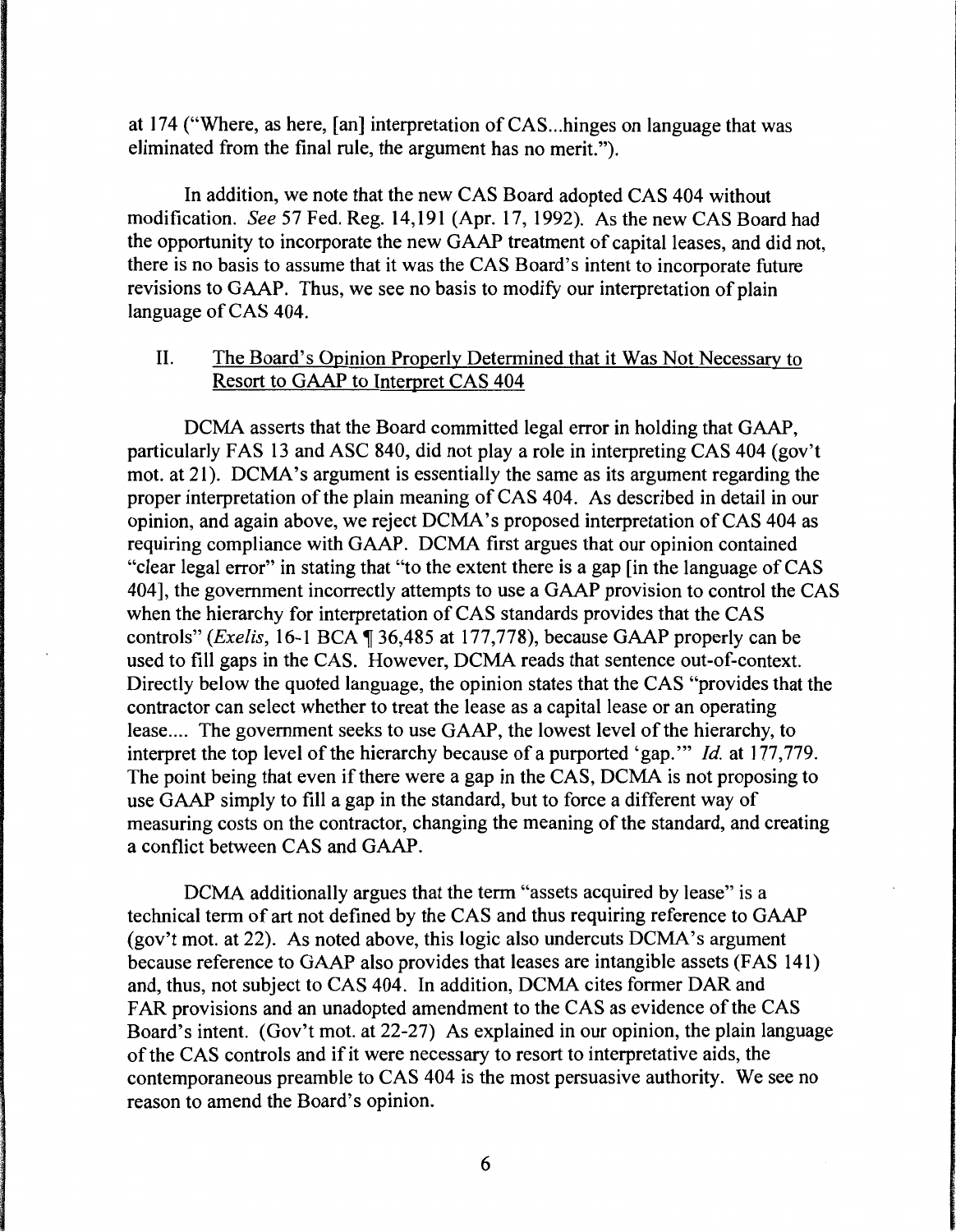# III. The Board's Opinion Applied the Correct Standard of Review

DCMA's final argument is that the Board misapplied the standard of review by failing to grant all assumptions and inferences in favor of the government. Specifically, DCMA asserts that the Board improperly accepted Exelis' assertion that the building lease in question was an operating lease not subject to CAS. (Gov't mot. at 27-28) Contrary to DCMA's assertions, our opinion clearly held that, even if Exelis' lease were a capital lease, it would not result in a CAS violation. 16-1 BCA 136,485 at 177,775 ("Even if the government is correct that Exelis' accounting for the building lease is in violation of the FAR, we hold that the government cannot establish a CAS violation.").

In our opinion, we found that "Exelis accumulated and reported its lease costs for the Summit Park Building as an operating lease" (see also compl. 18, answer ii 18). Further, we noted that the DCMA final decision determined that "Exelis improperly accounted for the Summit Park Building lease as an operating lease when it should have been treated as a capital lease because the present value of the lease payments, at the inception of the lease, was greater than 90 percent of the fair market value of the building" *(see also compl.* 121, answer 121). *Exelis,* 16-1 BCA 136,485 at 177,776,  $\P$  7. Assuming all facts in favor of the government, this fails to state a claim given our legal conclusion that leases are not tangible assets and therefore are not subject to CAS 404 unless the contractor treats the lease as a purchase.

DCMA alleges that the Board erred by accepting Exelis' assertion that it "did not purchase or acquire the building and thereby properly characterized the lease pursuant to GAAP" (gov't mot. at 29). However, as noted above, the contracting officer's final decision alleged that Exelis has a capital lease because the net present value of the lease was greater than 90 percent of the value of the building, not that the lease transferred ownership of the property to Exelis at the end of the lease term *(see also* compl. *[*] 10, answer *[*] 10). To the extent DCMA is alleging that the lease transaction legally constitutes an acquisition, we are bound to accept as true the facts as pleaded by the government, but we are "not bound to accept as true a legal conclusion couched as a factual allegation." *Acceptance Ins. Companies, Inc. v. United States,* 583 F.3d 849, 853 (Fed. Cir. 2009) (quoting *Bell Atlantic Corp. v. Twombly,* 550 U.S. 544, 555 (2007)). Thus, we accept as true that Exelis had a lease that had a net present value greater than 90 percent of value of the building and that this would be a capital lease pursuant to FAS 13 and FAR  $31.205-11$  (m). However, we still hold that these facts, assumed to be true, do not constitute a violation of CAS 404 because the lease is not a tangible asset, and Exelis did not treat the lease as a purchase.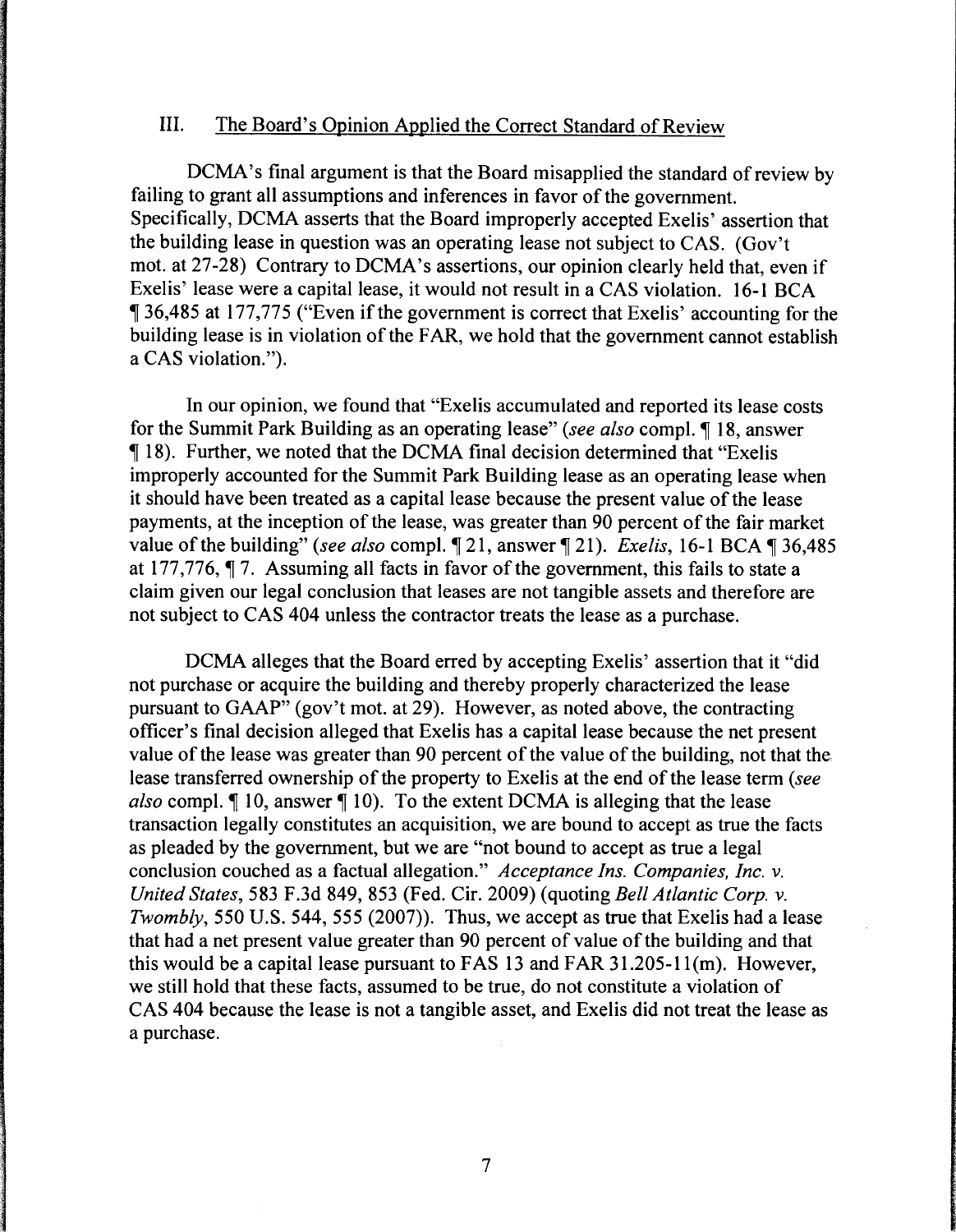DCMA additionally alleges that there could be a CAS violation if Exelis did not comply with its own CAS 404 capitalization policies as set forth in its CAS disclosure statement (gov't mot. at 30-31). However, DCMA did not allege any such violations in the contracting officer's final decision upon which this Board's jurisdiction is premised. As we noted in the standard of review in our opinion, to survive a motion to dismiss for failure to state a claim, the complaint must allege facts "'plausibly suggesting (not merely consistent with)' a showing of entitlement to relief." *Cary v. United States,* 552 F.3d 1373, 1376 (Fed. Cir. 2009) (quoting *Bell Atlantic Corp.* 550 U.S. at 557); *American General Trading* & *Contracting WLL,* ASBCA No. 56758, 12-1 BCA  $\parallel$  34,905. The allegation "must be enough to raise a right to relief above the speculative level." *Cary,* 552 F.3d at 1376. In addition, the "complaint must contain sufficient factual matter, accepted as true, to 'state a claim to relief that is plausible on its face."' *Ashcroft v. Iqbal,* 556 U.S. 662, 678 (2009) (quoting *Twombly,* 550 U.S. at 570). Here, the contracting officer's final decision, and the complaint, do not make *any* allegations regarding noncompliance with a CAS disclosure statement. Moreover, DCMA did not raise such an argument in its opposition to Exelis' motion to dismiss. DCMA's belatedly-raised argument is pure speculation and insufficient to prevent entry of a motion to dismiss for failure to state a claim.

#### CONCLUSION

For the reasons stated above, DCMA's motion for reconsideration is denied in its entirety.

Dated: 1 March 2017

David Will

DA YID D' ALESSANDRIS Administrative Judge Armed Services Board of Contract Appeals

I concur

**MARK N. STEMPLER** 

Administrative Judge Acting Chairman Armed Services Board of Contract Appeals

I concup

RICHARD SHACKLEFORD Administrative Judge Vice Chairman Armed Services Board of Contract Appeals